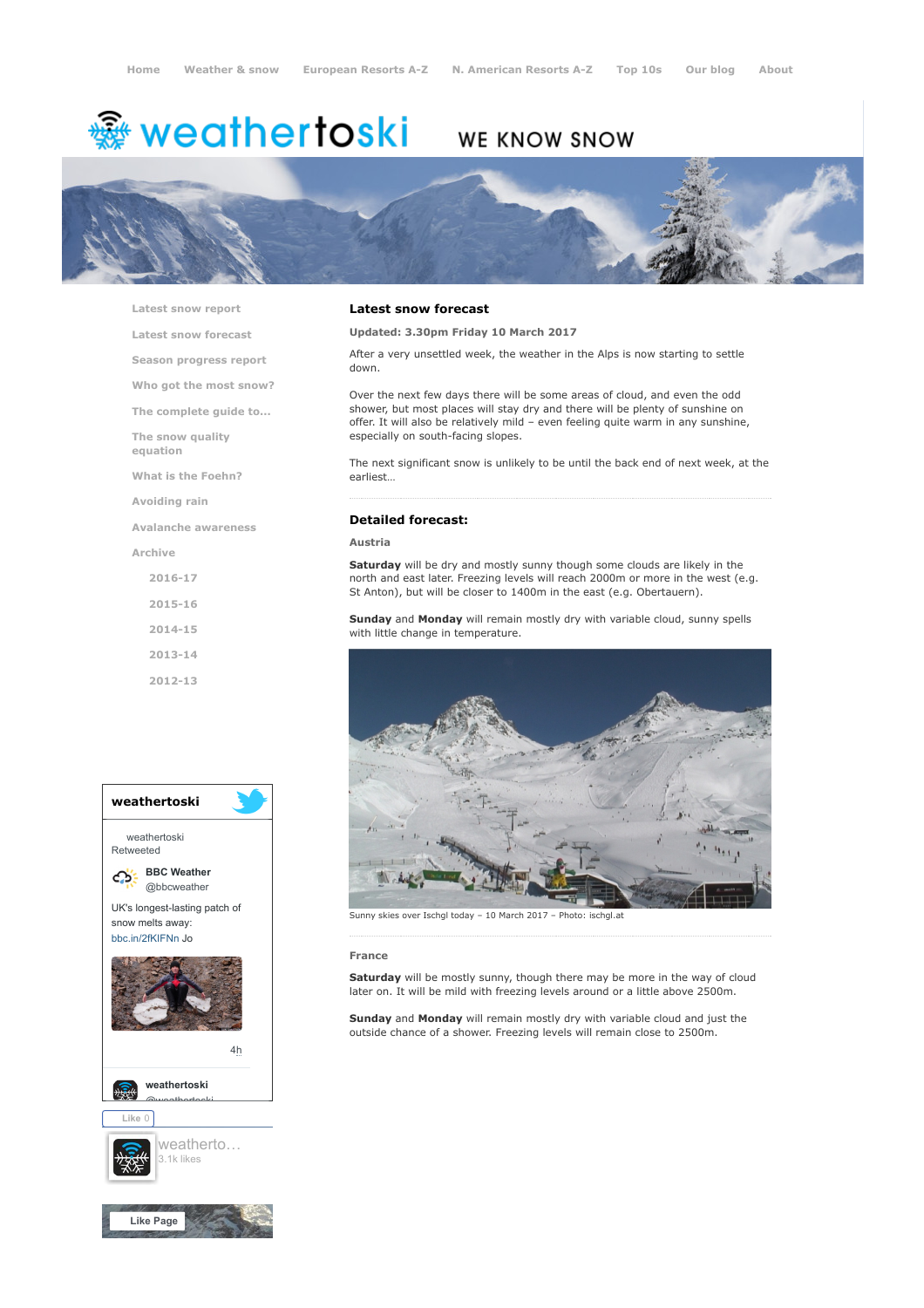Follow me on: **Lwitt** 

Tweet this page

[Tweet](https://twitter.com/intent/tweet?original_referer=https%3A%2F%2Fwww.weathertoski.co.uk%2Fweather-snow%2Farchive%2Fsnow-forecast-10-03-2017%2F&ref_src=twsrc%5Etfw&text=Weather%20to%20ski%20-%20Snow%20forecast%20-%2010%20March%202017&tw_p=tweetbutton&url=https%3A%2F%2Fwww.weathertoski.co.uk%2Fweather-snow%2Farchive%2Fsnow-forecast-10-03-2017%2F)







# Contact us...

Got a burning question about weather or snow conditions in the Alps? [Contact us](https://www.weathertoski.co.uk/about-1/contact-us/) and we'll do our best to answer it...

# E: [info@weathertoski.co.uk](mailto:fraser@weathertoski.co.uk)

T: +44 (0)20 3151 3154



Fair weather clouds around Chamrousse (near Grenoble) this afternoon – 10 March 2017 – Photo: chamrousse.com

Italy

Saturday will be mostly dry with plenty of sunshine and freezing levels between 2000m and 2500m.

Sunday and Monday will also be mostly dry but with variable cloud and just the outside chance of a shower. Freezing levels will be a fraction lower than on Saturday.



Beautiful spring weather in Bormio today – 10 March 2017 – Photo: bormio.it

### Switzerland

Saturday will be dry and mostly sunny with freezing levels between 2000m and 2600m, though it may be cloudier in the west late in the day.

Sunday and Monday will remain mostly fine with variable cloud, sunny spells and just the chance of the odd shower here and there, mostly in the south. Freezing levels will be close to or a little above 2000m.



Deep blue skies in south-east Switzerland this afternoon. This is Scuol – 10 March 2017 – Photo: scuol.ch

Outlook: